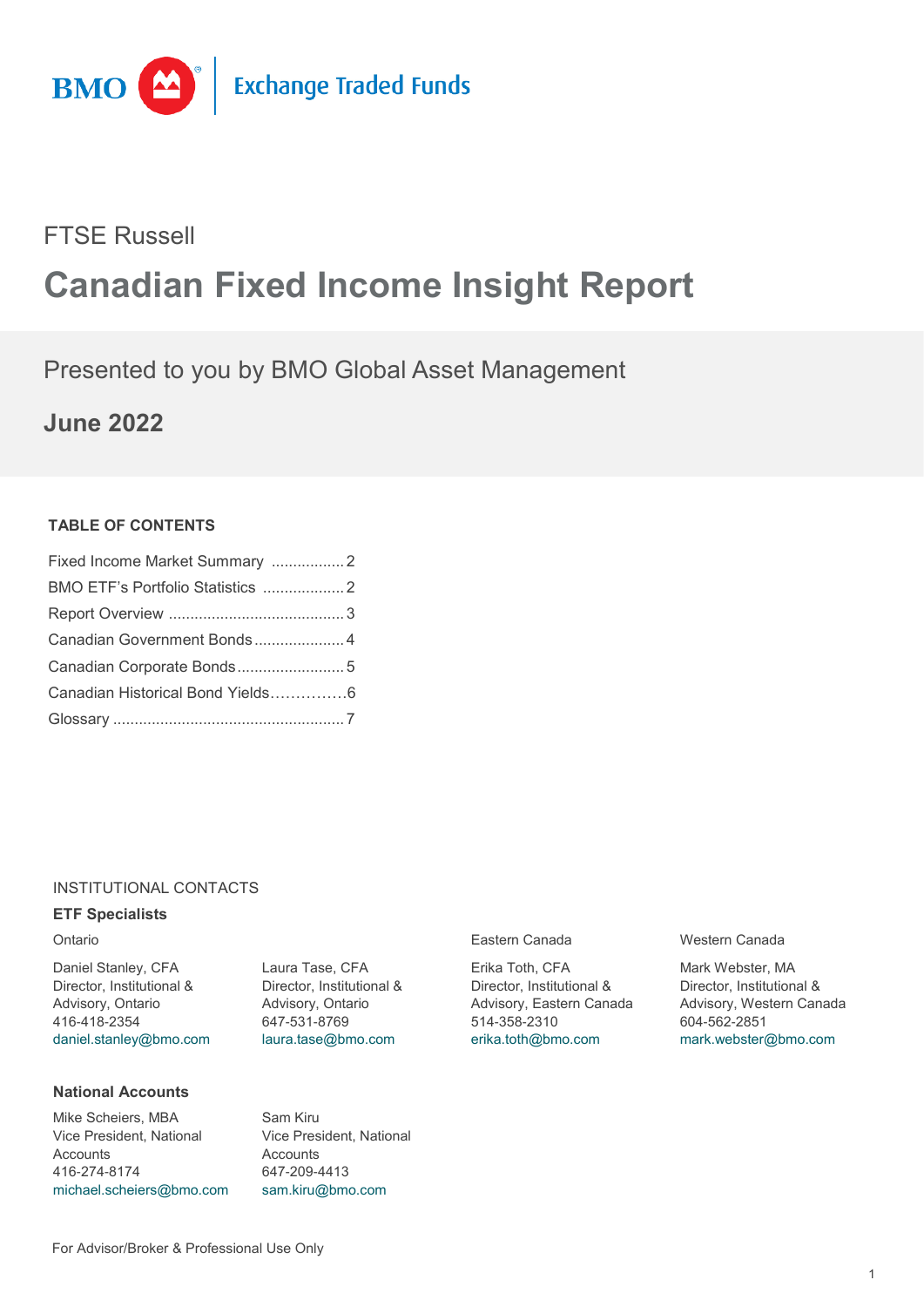# **Exchange Traded Funds** BMO **A Canadian Fixed Income Summary (CAD, TR) as of May 31, 2022**

| <b>BMO ETF Statistics*</b>                       |               |            |            |                 |               | Credit Ratings (%) |            |
|--------------------------------------------------|---------------|------------|------------|-----------------|---------------|--------------------|------------|
| <b>Fund</b>                                      | <b>Ticker</b> | <b>YTM</b> | Term (yrs) | <b>Duration</b> | <b>AAA/AA</b> | $\mathsf{A}$       | <b>BBB</b> |
| BMO Aggregate Bond Index ETF                     | <b>ZAG</b>    | 3.53       | 10.35      | 7.54            | 72.5          | 16.2               | 11.3       |
| <b>BMO Discount Bond Index ETF</b>               | <b>ZDB</b>    | 3.58       | 9.87       | 7.55            | 70.8          | 18.8               | 10.4       |
| <b>BMO Short Federal Bond Index ETF</b>          | <b>ZFS</b>    | 2.73       | 2.69       | 2.59            | 100.0         | 0.0                | 0.0        |
| <b>BMO Mid Federal Bond Index ETF</b>            | <b>ZFM</b>    | 3.03       | 8.12       | 7.43            | 100.0         | 0.0                | 0.0        |
| <b>BMO Long Federal Bond Index ETF</b>           | <b>ZFL</b>    | 2.99       | 25.33      | 17.50           | 100.0         | 0.0                | 0.0        |
| <b>BMO Short Provincial Bond Index ETF</b>       | <b>ZPS</b>    | 3.01       | 3.22       | 3.02            | 91.2          | 8.8                | 0.0        |
| <b>BMO Mid Provincial Bond Index ETF</b>         | <b>ZMP</b>    | 3.49       | 7.62       | 6.77            | 91.3          | 8.7                | 0.0        |
| BMO Long Provincial Bond Index ETF               | <b>ZPL</b>    | 3.87       | 23.33      | 15.14           | 90.4          | 9.6                | 0.0        |
| BMO Short Corporate Bond Index ETF               | <b>ZCS</b>    | 4.07       | 2.98       | 2.78            | 13.7          | 49.9               | 36.4       |
| <b>BMO Mid Corporate Bond Index ETF</b>          | <b>ZCM</b>    | 4.65       | 6.89       | 5.95            | 7.9           | 28.4               | 63.7       |
| <b>BMO Long Corporate Bond Index ETF</b>         | <b>ZLC</b>    | 4.94       | 21.08      | 12.34           | 0.9           | 60.0               | 39.1       |
| <b>BMO Government Bond Index ETF</b>             | <b>ZGB</b>    | 3.20       | 10.93      | 8.12            | 95.4          | 4.6                | 0.0        |
| <b>BMO Corporate Bond Index ETF</b>              | <b>ZCB</b>    | 4.37       | 8.34       | 5.92            | 7.8           | 47.2               | 45.0       |
| BMO Short-Term Bond Index ETF                    | <b>ZSB</b>    | 3.35       | 2.88       | 2.73            | 68.7          | 19.6               | 11.6       |
| <b>BMO Real Return Bond Index ETF</b>            | <b>ZRR</b>    | 2.90       | 17.41      | 15.00           | 100.0         | 0.0                | 0.0        |
| <b>BMO Canadian MBS Index ETF</b>                | <b>ZMBS</b>   | 2.93       | 2.95       | 2.32            | 100.0         | 0.0                | 0.0        |
| <b>BMO Ultra Short-Term Bond ETF</b>             | <b>ZST</b>    | 2.32       | 0.53       | 0.52            | 76.0          | 17.4               | 6.7        |
| <b>BMO BBB Corporate Bond Inex ETF</b>           | <b>ZBBB</b>   | 4.44       | 4.60       | 4.09            | 0.0           | 0.0                | 100.0      |
| <b>BMO High Quality Corporate Bond Index ETF</b> | <b>ZQB</b>    | 4.02       | 3.63       | 3.34            | 19.0          | 81.0               | 0.0        |
| *Statistics are based on ETF.                    |               |            |            |                 |               |                    |            |

## **BMO ETF's Portfolio Statistics\*\***

|            | Short   | Mid     | Long     | Overall  |            | Short | Mid  | Long  | Overa |
|------------|---------|---------|----------|----------|------------|-------|------|-------|-------|
| Federal    | $-4.80$ | $-9.45$ | $-12.69$ | $-8.02$  | Federal    | 2.24  | 5.24 | 10.47 |       |
| Provincial | $-4.02$ | $-8.28$ | $-14.08$ | $-10.27$ | Provincial | 2.39  | 6.16 | 12.98 |       |
| Corporate  | $-3.91$ | $-9.09$ | $-13.97$ | $-7.07$  | Corporate  | 2.22  | 6.82 | 14.67 |       |
| Overall    | $-4.23$ | $-8.85$ | $-13.73$ | $-8.55$  | Overall    | 2.25  | 6.16 | 12.58 |       |

|            | Short | Mid | Long | Overall |            | Short | Mid | Long | Over |
|------------|-------|-----|------|---------|------------|-------|-----|------|------|
| Federal    | 289   | 229 | 138  | 228     | Federal    |       |     |      |      |
| Provincial | 224   | 178 | 122  | 157     | Provincial |       |     | 12   | 35   |
| Corporate  | 221   | 160 | 103  | 189     | Corporate  |       | 15  | 22   | 24   |
| Overall    | 247   | 178 | 119  | 186     | Overall    |       |     | 14   | 20   |

# **Total Return (12M, %) Returns Volatility (12M, %) Returns Volatility (12M, %)**

| Short   | Mid     | Long     | Overall  |            | Short | Mid  | Long  | Overall |
|---------|---------|----------|----------|------------|-------|------|-------|---------|
| $-4.80$ | $-9.45$ | $-12.69$ | $-8.02$  | Federal    | 2.24  | 5.24 | 10.47 | 4.98    |
| $-4.02$ | $-8.28$ | $-14.08$ | $-10.27$ | Provincial | 2.39  | 6.16 | 12.98 | 8.49    |
| $-3.91$ | $-9.09$ | $-13.97$ | $-7.07$  | Corporate  | 2.22  | 6.82 | 14.67 | 5.28    |
| $-4.23$ | $-8.85$ | $-13.73$ | $-8.55$  | Overall    | 2.25  | 6.16 | 12.58 | 6.37    |

## **Change in Yield (12M, bps) Change in Spread vs Canada (12M, bps)**

| Short | Mid | Long | Overall |            | Short | Mid | Long | Overall |
|-------|-----|------|---------|------------|-------|-----|------|---------|
| 289   | 229 | 138  | 228     | Federal    |       |     |      |         |
| 224   | 178 | 122  | 157     | Provincial |       |     | 12   | 35      |
| 221   | 160 | 103  | 189     | Corporate  | 9     | 15  | 22   | 24      |
| 247   | 178 | 119  | 186     | Overall    |       |     | 14   | 20      |



\*\*'Heatmap Copy'!from 2021-05-31 to 2022-05-31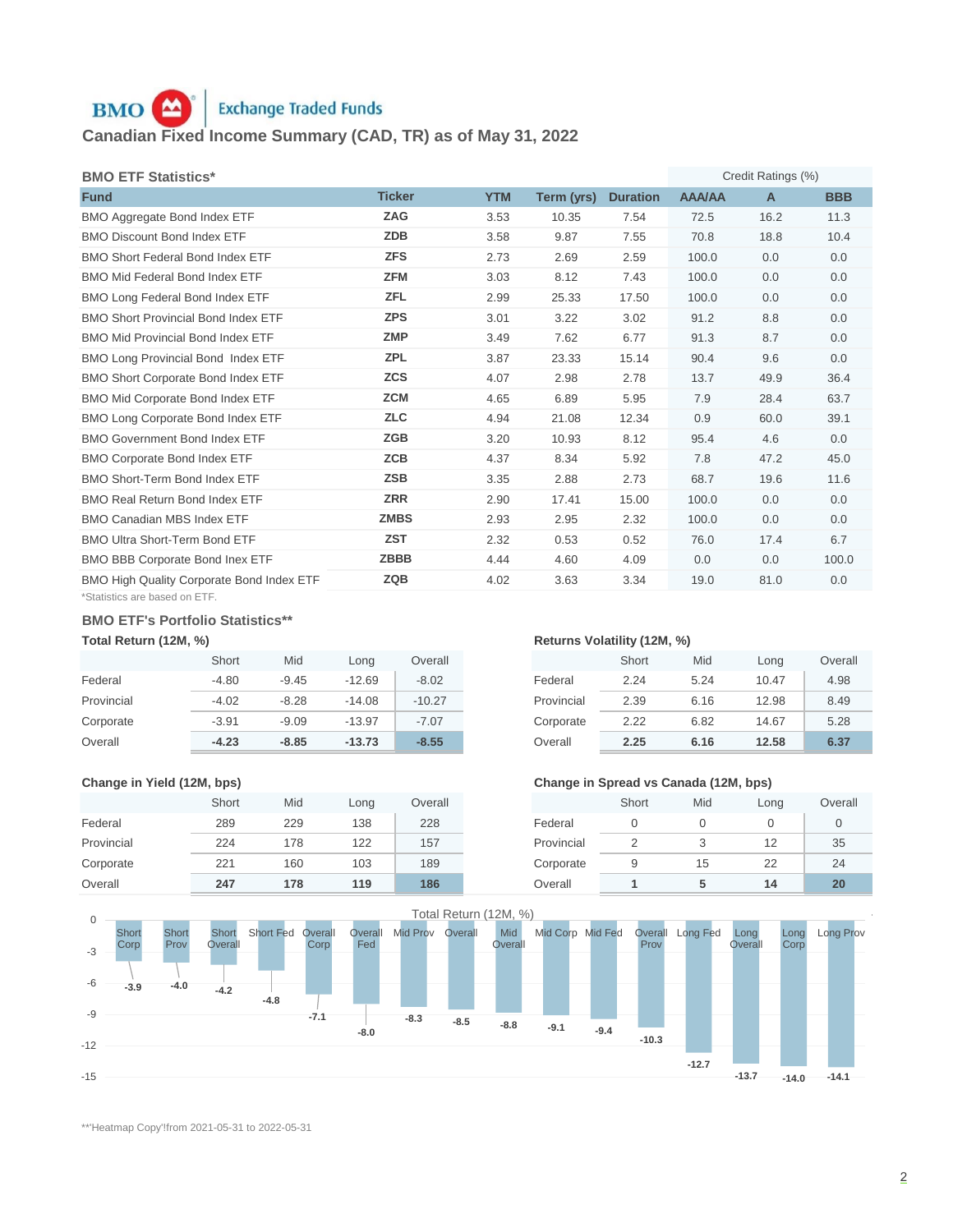The enclosed report was prepared by FTSE Russell as part of its regular research series. Bank of Montreal did not provide any assistance or input to FTSE Russell in connection with the preparation of this report, and FTSE Russell is solely responsible for its contents, subject to the limitations set forth in the report. Bank of Montreal is distributing the enclosed report with the express consent of FTSE Russell.

# **Fixed Income Insight Report Market Maps**



**June 2022**

# **Long Canadian real return bonds showed resilience amid sell-off in May**

Canadian conventional bonds made modest gains or losses in May, reversing months of sharp declines. Tightening financial conditions globally and recession concerns have spurred investors to reassess their interest rate and inflation expectations as most central banks prioritized controlling inflation over economic growth.

# **Canadian govts and credit – Long munis hit by quantitative tightening**

Long municipal spreads have widened since Q4 2021, when the BoC began withdrawing its support, unlike short-dated equivalents, which have been relatively stable. (pages 4-5)

**Appendix −** Historical bond yields, glossary.

# **For Advisor/Broker & Professional Use Only**

Chart 1: Breakevens are pushing nominal yields upward in Germany and Japan, while real yields are doing so in the US, UK and Canada.



Chart 2: Breakeven inflation eased in May as investors reappraised the impact of tightening financial conditions.



Short, medium and longer term global inflation b/evens

Source: FTSE Russell. All data as of May 31, 2022. Past performance is no guarantee of future results. This report should not be considered 'research' for the purposes of MIFID II. Please see the end for important<br>legal di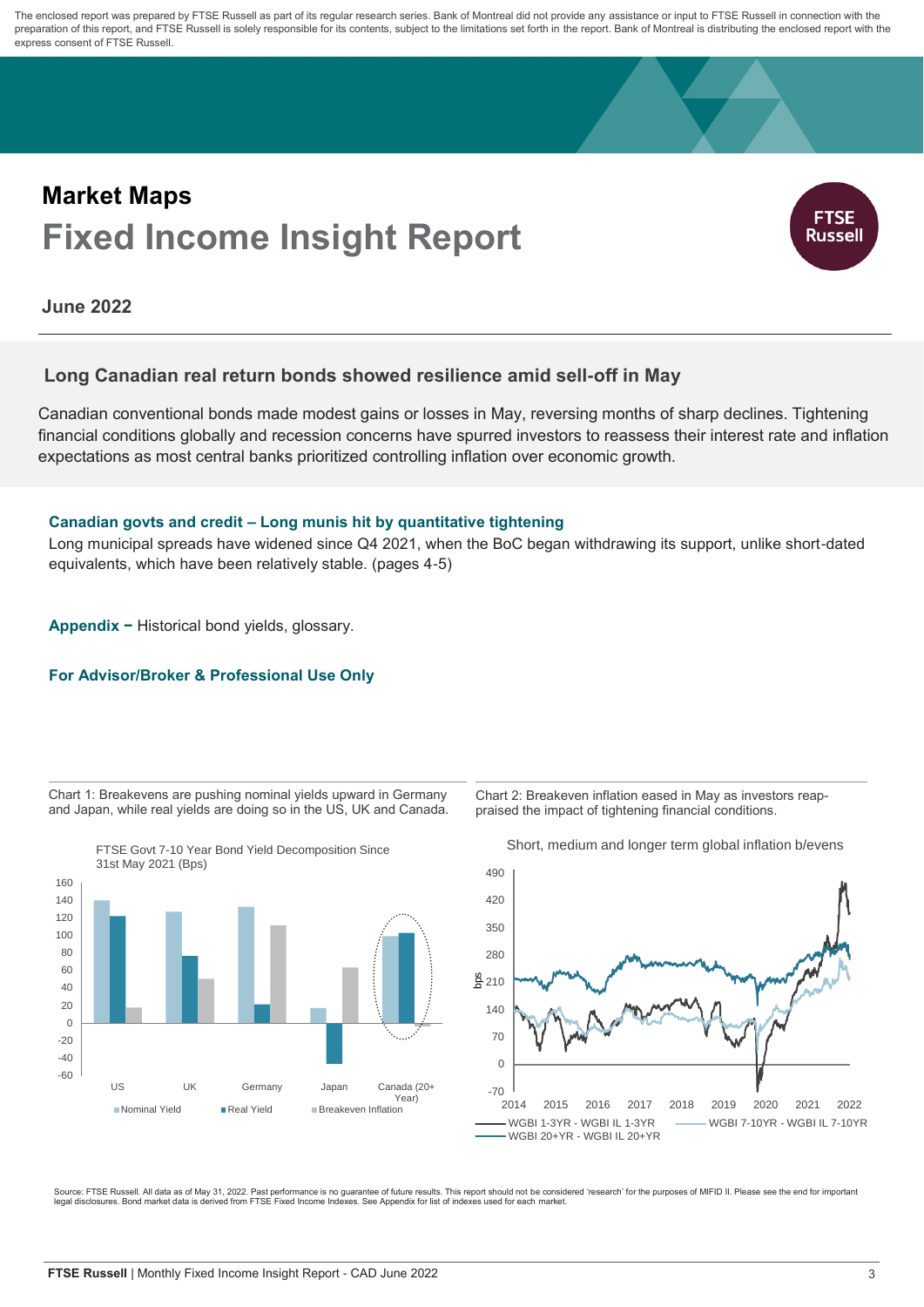# **Canadian Governments, Provinces and Municipalities**

Chart 1: The Canadian yield curve has flattened to such an extent in May (not seen since 2019) that 10/2s spreads were only 20bp wider, while there was only 10bp separating 10yr and 20yr govt. yields.



Chart 3: Long-dated real yields have moved firmly into positive territory since April (risen since BoC stopped QE in 2021), pushing nominal yields to their highest levels in the last three years.



Chart 5: Provincial spreads versus their 7-10-year Canadian government bond equivalents have all converged near 60bp in **May** 



Chart 2: Canadian 7-10-year government bond yields fell in May relative to JGBs, gilts and bunds as markets reviewed their rate expectations, but they stayed relatively flat versus Treasuries.



Chart 4: Long-dated breakeven inflation eased in May as the outlook for growth became more subdued; Canadian breakevens decoupled from those of the US and Germany.



Chart 6: Shorter-dated municipal spreads have remained generally stable since the Covid crisis, unlike those for 20yr maturities, which have continued to widen since BoC implemented QT in Q4 2021.



Source: FTSE Russell. All data as of May 31, 2022. Past performance is no guarantee of future results. Please see the end for important legal disclosures. Bond market data is derived from FTSE Fixed Income<br>Indexes. See App

Selected longer dated inflation breakevens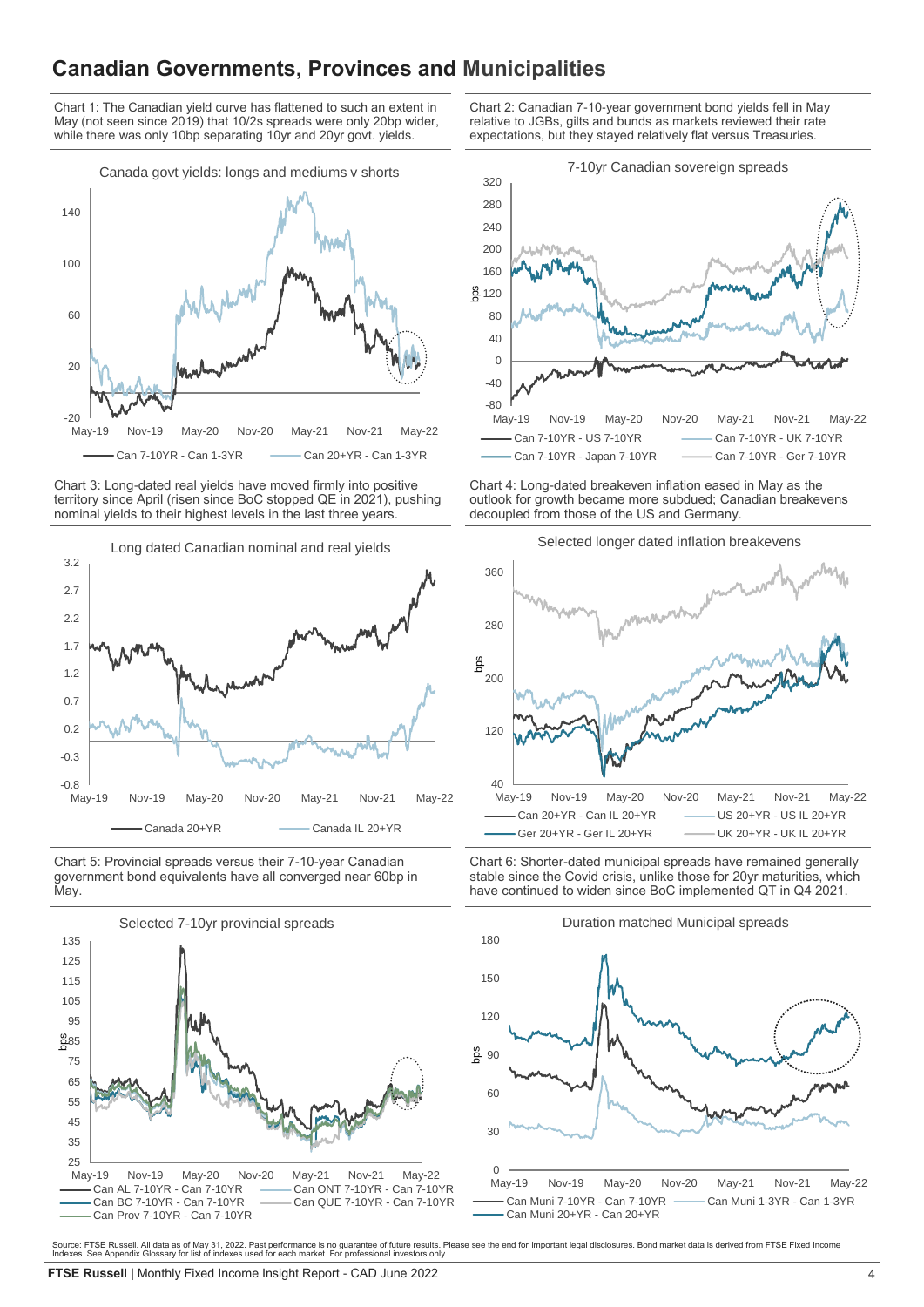# **Canadian Corporate Bonds**

Chart 1: Renewed risk aversion in May hurt Canadian corporates, which saw yield levels approaching those during the peak of the Covid crisis in March 2020.



Chart 3: Unlike US high yield credit, Canadian high yield spreads, while spiking up in May, have remained at their lowest levels in the last three years, despite rising rates and quantitative tightening.



Chart 5: Re-normalized? For the first time in months, BBB-rated corporate spreads are wider than their better quality peers, even if only by a few basis points.



Chart 2: Canadian financials spreads have widened the most since 2021 and are close to those in infrastructure, industrials and real estate. Despite rising oil prices, energy spreads also widened.



Chart 4: Canadian conventional and corporate bond spreads have widened sharply across the whole credit quality spectrum since January.



Chart 6: Financial spreads have widened sharply since the Bank of Canada ended quantitative easing in Q4 2021, while the Canadian bond yield curve continued to flatten in May.



Source: FTSE Russell. All data as of May 31, 2022. Past performance is no guarantee of future results. Please see the end for important legal disclosures. Bond market data is derived from FTSE Fixed Income Indexes. See Appendix Glossary for list of indexes used for each market. For professional investors only.

**FTSE Russell** | Monthly Fixed Income Insight Report - CAD June 2022 **5 5**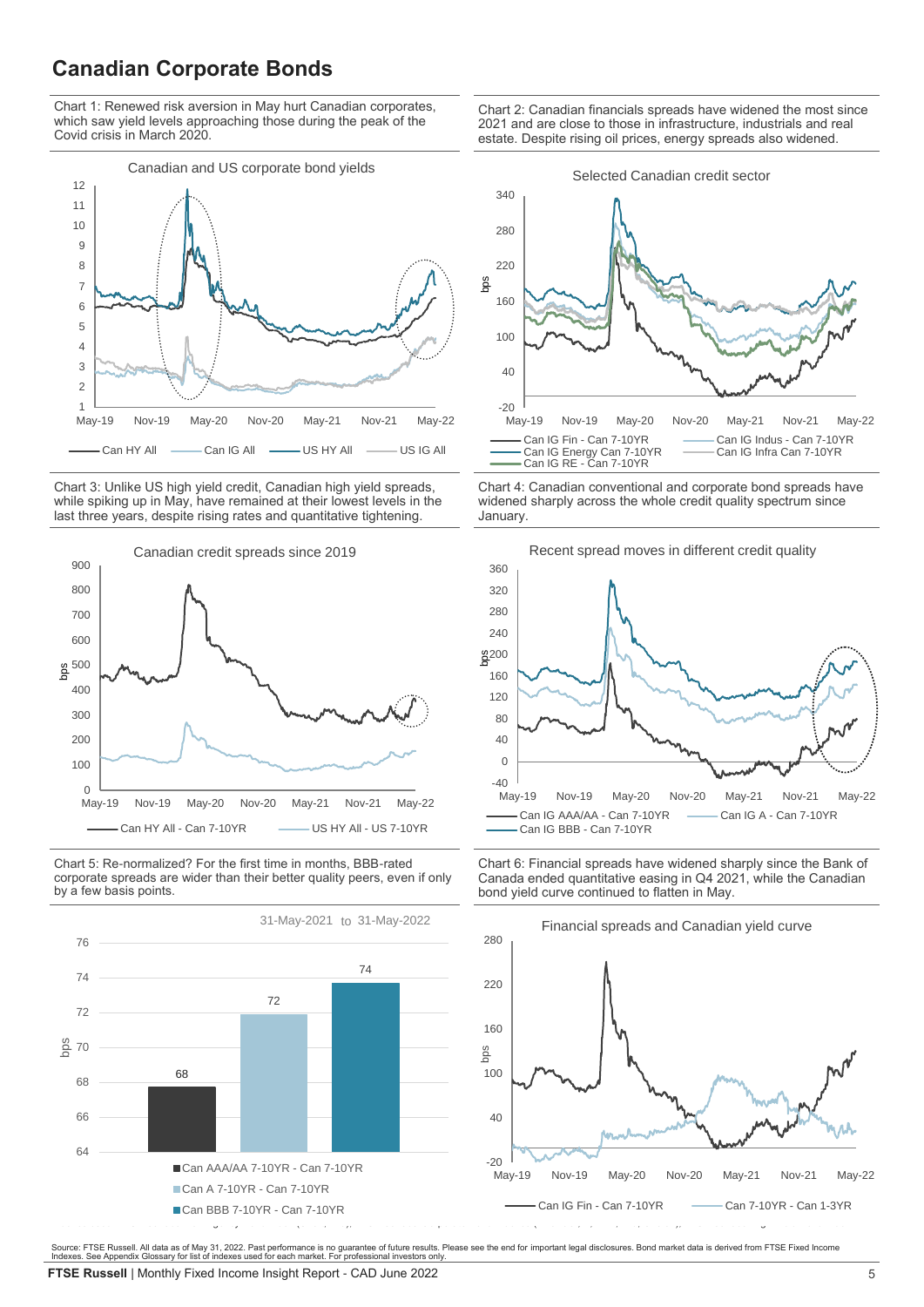## **Canadian Bond Yields**

Green highlight indicates top 15%, red indicates bottom 15%.

|                   |         | $1-3YR$ | 7-10YR | 20+YR   | All Mat |                  |         | $1-5YR$ | 5-10YR  | 20+YR   | All Ma |
|-------------------|---------|---------|--------|---------|---------|------------------|---------|---------|---------|---------|--------|
| Canada            | Current | 2.65    | 2.88   | 2.90    |         | <b>AAA/AA</b>    | Current | 3.55    | 4.08    | 4.46    | 3.67   |
|                   | 3M Ago  | 1.44    | 1.79   | 2.12    |         |                  | 3M Ago  | 2.04    | 2.68    | 3.57    | 2.20   |
|                   | 6M Ago  | 1.08    | 1.50   | 1.85    |         |                  | 6M Ago  | 1.43    | 2.16    | 3.18    | 1.63   |
|                   | 12M Ago | 0.44    | 1.31   | 1.90    |         |                  | 12M Ago | 0.85    | 1.84    | 3.24    | 1.12   |
| IL.               | Current |         |        | 0.91    |         | A                | Current | 4.09    | 4.38    | 4.67    | 4.31   |
|                   | 3M Ago  |         |        | 0.07    |         |                  | 3M Ago  | 2.56    | 2.97    | 3.66    | 3.01   |
|                   | 6M Ago  |         |        | $-0.16$ |         |                  | 6M Ago  | 1.86    | 2.52    | 3.26    | 2.48   |
|                   | 12M Ago |         |        | $-0.12$ |         |                  | 12M Ago | 1.18    | 2.09    | 3.30    | 2.11   |
| Provincial        | Current | 2.94    | 3.47   | 3.87    | 3.55    | <b>BBB</b>       | Current | 4.30    | 4.88    | 5.37    | 4.74   |
|                   | 3M Ago  | 1.80    | 2.35   | 3.05    | 2.58    |                  | 3M Ago  | $-2.12$ | $-1.01$ | $-0.09$ | 3.45   |
|                   | 6M Ago  | 1.36    | 1.99   | 2.66    | 2.19    |                  | 6M Ago  | $-2.39$ | $-1.35$ | $-0.51$ | 2.86   |
|                   | 12M Ago | 0.70    | 1.69   | 2.65    | 1.98    |                  | 12M Ago | $-2.36$ | $-1.30$ | $-0.18$ | 2.54   |
| Ontario           | Current | 2.94    | 3.47   | 3.89    | 3.51    | Comm             | Current | 4.71    | 5.54    | 4.14    | 4.79   |
|                   | 3M Ago  | 1.80    | 2.35   | 3.06    | 2.53    |                  | 3M Ago  | 3.46    | 4.62    | 2.67    | 3.59   |
|                   | 6M Ago  | 1.38    | 1.98   | 2.66    | 2.16    |                  | 6M Ago  | 2.80    | 4.06    | 2.04    | 2.95   |
|                   | 12M Ago | 0.69    | 1.67   | 2.66    | 1.88    |                  | 12M Ago | 2.42    | 4.06    | 1.42    | 2.62   |
| Quebec            | Current | 2.95    | 3.45   | 3.83    | 3.57    | Energy           | Current | 4.14    | 4.93    | 5.08    | 4.78   |
|                   | 3M Ago  | 1.79    | 2.34   | 3.01    | 2.62    |                  | 3M Ago  | 2.67    | 3.57    | 4.07    | 3.60   |
|                   | 6M Ago  | 1.28    | 1.98   | 2.60    | 2.17    |                  | 6M Ago  | 2.04    | 2.96    | 3.60    | 3.05   |
|                   | 12M Ago | 0.67    | 1.69   | 2.61    | 2.02    |                  | 12M Ago | 1.42    | 2.61    | 3.60    | 2.81   |
| Alberta           | Current | 2.97    | 3.44   | 3.81    | 3.51    | <b>Financial</b> | Current | 4.09    | 4.49    | 4.91    | 4.17   |
|                   | 3M Ago  | 1.85    | 2.34   | 3.04    | 2.56    |                  | 3M Ago  | 2.50    | 3.06    | 3.77    | 2.63   |
|                   | 6M Ago  | 1.39    | 2.03   | 2.74    | 2.21    |                  | 6M Ago  | 1.78    | 2.56    | 3.37    | 2.00   |
|                   | 12M Ago | 0.71    | 1.72   | 2.76    | 2.04    |                  | 12M Ago | 1.09    | 2.12    | 3.97    | 1.39   |
| BC                | Current | 2.92    | 3.47   | 3.83    | 3.56    | Industrial       | Current | 4.03    | 4.49    | 5.11    | 4.43   |
|                   | 3M Ago  | 1.78    | 2.35   | 3.02    | 2.58    |                  | 3M Ago  | 2.66    | 3.13    | 4.10    | 3.18   |
|                   | 6M Ago  | 1.30    | 1.97   | 2.60    | 2.16    |                  | 6M Ago  | 2.01    | 2.58    | 3.66    | 2.60   |
|                   | 12M Ago | 0.70    | 1.69   | 2.57    | 2.01    |                  | 12M Ago | 1.43    | 2.22    | 3.79    | 2.32   |
| <b>Municipal</b>  | Current | 3.00    | 3.54   | 4.10    | 3.65    | Infrastructure   | Current | 3.60    | 4.29    | 4.67    | 4.47   |
|                   | 3M Ago  | 1.85    | 2.41   | 3.19    | 2.63    |                  | 3M Ago  | 2.27    | 2.93    | 3.68    | 3.41   |
|                   | 6M Ago  | 1.43    | 2.05   | 2.78    | 2.23    |                  | 6M Ago  | 1.74    | 2.48    | 3.29    | 2.99   |
|                   | 12M Ago | 0.82    | 1.76   | 2.77    | 1.99    |                  | 12M Ago | 1.12    | 2.18    | 3.31    | 2.86   |
| Corporate         | Current | 4.10    | 4.66   | 4.94    | 4.44    | Securitization   | Current | 3.76    |         |         | 3.76   |
|                   | 3M Ago  | 2.57    | 3.31   | 3.94    | 3.13    |                  | 3M Ago  | 2.24    |         |         | 2.24   |
|                   | 6M Ago  | 1.87    | 2.72   | 3.50    | 2.56    |                  | 6M Ago  | 1.64    |         |         | 1.64   |
|                   | 12M Ago | 1.21    | 2.37   | 3.56    | 2.16    |                  | 12M Ago | 0.99    |         |         | 0.99   |
| <b>High Yield</b> | Current |         |        |         | 6.43    |                  |         |         |         |         |        |
|                   | 3M Ago  |         |        |         | 4.93    |                  |         |         |         |         |        |
|                   | 6M Ago  |         |        |         | 4.47    |                  |         |         |         |         |        |
|                   | 12M Ago |         |        |         | 4.22    |                  |         |         |         |         |        |

|         | $1-3YR$ | 7-10YR | 20+YR   | All Mat |                   |         | $1-5YR$ | 5-10YR  | 20+YR   | <b>All Mat</b> |
|---------|---------|--------|---------|---------|-------------------|---------|---------|---------|---------|----------------|
| Current | 2.65    | 2.88   | 2.90    |         | <b>AAA/AA</b>     | Current | 3.55    | 4.08    | 4.46    | 3.67           |
| 3M Ago  | 1.44    | 1.79   | 2.12    |         |                   | 3M Ago  | 2.04    | 2.68    | 3.57    | 2.20           |
| 6M Ago  | 1.08    | 1.50   | 1.85    |         |                   | 6M Ago  | 1.43    | 2.16    | 3.18    | 1.63           |
| 12M Ago | 0.44    | 1.31   | 1.90    |         |                   | 12M Ago | 0.85    | 1.84    | 3.24    | 1.12           |
| Current |         |        | 0.91    |         | А                 | Current | 4.09    | 4.38    | 4.67    | 4.31           |
| 3M Ago  |         |        | 0.07    |         |                   | 3M Ago  | 2.56    | 2.97    | 3.66    | 3.01           |
| 6M Ago  |         |        | $-0.16$ |         |                   | 6M Ago  | 1.86    | 2.52    | 3.26    | 2.48           |
| 12M Ago |         |        | $-0.12$ |         |                   | 12M Ago | 1.18    | 2.09    | 3.30    | 2.11           |
| Current | 2.94    | 3.47   | 3.87    | 3.55    | <b>BBB</b>        | Current | 4.30    | 4.88    | 5.37    | 4.74           |
| 3M Ago  | 1.80    | 2.35   | 3.05    | 2.58    |                   | 3M Ago  | $-2.12$ | $-1.01$ | $-0.09$ | 3.45           |
| 6M Ago  | 1.36    | 1.99   | 2.66    | 2.19    |                   | 6M Ago  | $-2.39$ | $-1.35$ | $-0.51$ | 2.86           |
| 12M Ago | 0.70    | 1.69   | 2.65    | 1.98    |                   | 12M Ago | $-2.36$ | $-1.30$ | $-0.18$ | 2.54           |
| Current | 2.94    | 3.47   | 3.89    | 3.51    | Comm              | Current | 4.71    | 5.54    | 4.14    | 4.79           |
| 3M Ago  | 1.80    | 2.35   | 3.06    | 2.53    |                   | 3M Ago  | 3.46    | 4.62    | 2.67    | 3.59           |
| 6M Ago  | 1.38    | 1.98   | 2.66    | 2.16    |                   | 6M Ago  | 2.80    | 4.06    | 2.04    | 2.95           |
| 12M Ago | 0.69    | 1.67   | 2.66    | 1.88    |                   | 12M Ago | 2.42    | 4.06    | 1.42    | 2.62           |
| Current | 2.95    | 3.45   | 3.83    | 3.57    | Energy            | Current | 4.14    | 4.93    | 5.08    | 4.78           |
| 3M Ago  | 1.79    | 2.34   | 3.01    | 2.62    |                   | 3M Ago  | 2.67    | 3.57    | 4.07    | 3.60           |
| 6M Ago  | 1.28    | 1.98   | 2.60    | 2.17    |                   | 6M Ago  | 2.04    | 2.96    | 3.60    | 3.05           |
| 12M Ago | 0.67    | 1.69   | 2.61    | 2.02    |                   | 12M Ago | 1.42    | 2.61    | 3.60    | 2.81           |
| Current | 2.97    | 3.44   | 3.81    | 3.51    | <b>Financial</b>  | Current | 4.09    | 4.49    | 4.91    | 4.17           |
| 3M Ago  | 1.85    | 2.34   | 3.04    | 2.56    |                   | 3M Ago  | 2.50    | 3.06    | 3.77    | 2.63           |
| 6M Ago  | 1.39    | 2.03   | 2.74    | 2.21    |                   | 6M Ago  | 1.78    | 2.56    | 3.37    | 2.00           |
| 12M Ago | 0.71    | 1.72   | 2.76    | 2.04    |                   | 12M Ago | 1.09    | 2.12    | 3.97    | 1.39           |
| Current | 2.92    | 3.47   | 3.83    | 3.56    | <b>Industrial</b> | Current | 4.03    | 4.49    | 5.11    | 4.43           |
| 3M Ago  | 1.78    | 2.35   | 3.02    | 2.58    |                   | 3M Ago  | 2.66    | 3.13    | 4.10    | 3.18           |
| 6M Ago  | 1.30    | 1.97   | 2.60    | 2.16    |                   | 6M Ago  | 2.01    | 2.58    | 3.66    | 2.60           |
| 12M Ago | 0.70    | 1.69   | 2.57    | 2.01    |                   | 12M Ago | 1.43    | 2.22    | 3.79    | 2.32           |
| Current | 3.00    | 3.54   | 4.10    | 3.65    | Infrastructure    | Current | 3.60    | 4.29    | 4.67    | 4.47           |
| 3M Ago  | 1.85    | 2.41   | 3.19    | 2.63    |                   | 3M Ago  | 2.27    | 2.93    | 3.68    | 3.41           |
| 6M Ago  | 1.43    | 2.05   | 2.78    | 2.23    |                   | 6M Ago  | 1.74    | 2.48    | 3.29    | 2.99           |
| 12M Ago | 0.82    | 1.76   | 2.77    | 1.99    |                   | 12M Ago | 1.12    | 2.18    | 3.31    | 2.86           |
| Current | 4.10    | 4.66   | 4.94    | 4.44    | Securitization    | Current | 3.76    |         |         | 3.76           |
| 3M Ago  | 2.57    | 3.31   | 3.94    | 3.13    |                   | 3M Ago  | 2.24    |         |         | 2.24           |
| 6M Ago  | 1.87    | 2.72   | 3.50    | 2.56    |                   | 6M Ago  | 1.64    |         |         | 1.64           |
| 12MAB   | 1.21    | 22     | 250     | 24C     |                   | 12MAB   | 0.00    |         |         | 0.00           |

Indexes used: FTSE Canada Non-Agency Bond Index (Short, Mid, Long), FTSE Canada RRB Canada Index, FTSE Canada Corporate Bond Index (Short, Mid, Long, AAA/AA, A,<br>BBB), FTSE Canada Provincial Bond Index, FTSE Canada High Yie

Source: FTSE Russell. All data as of May 31, 2022. Past performance is no guarantee of future results. Please see the end for important legal disclosures. Bond market data is derived from FTSE Fixed Income<br>Indexes. See App

## Top 15% Bottom 15%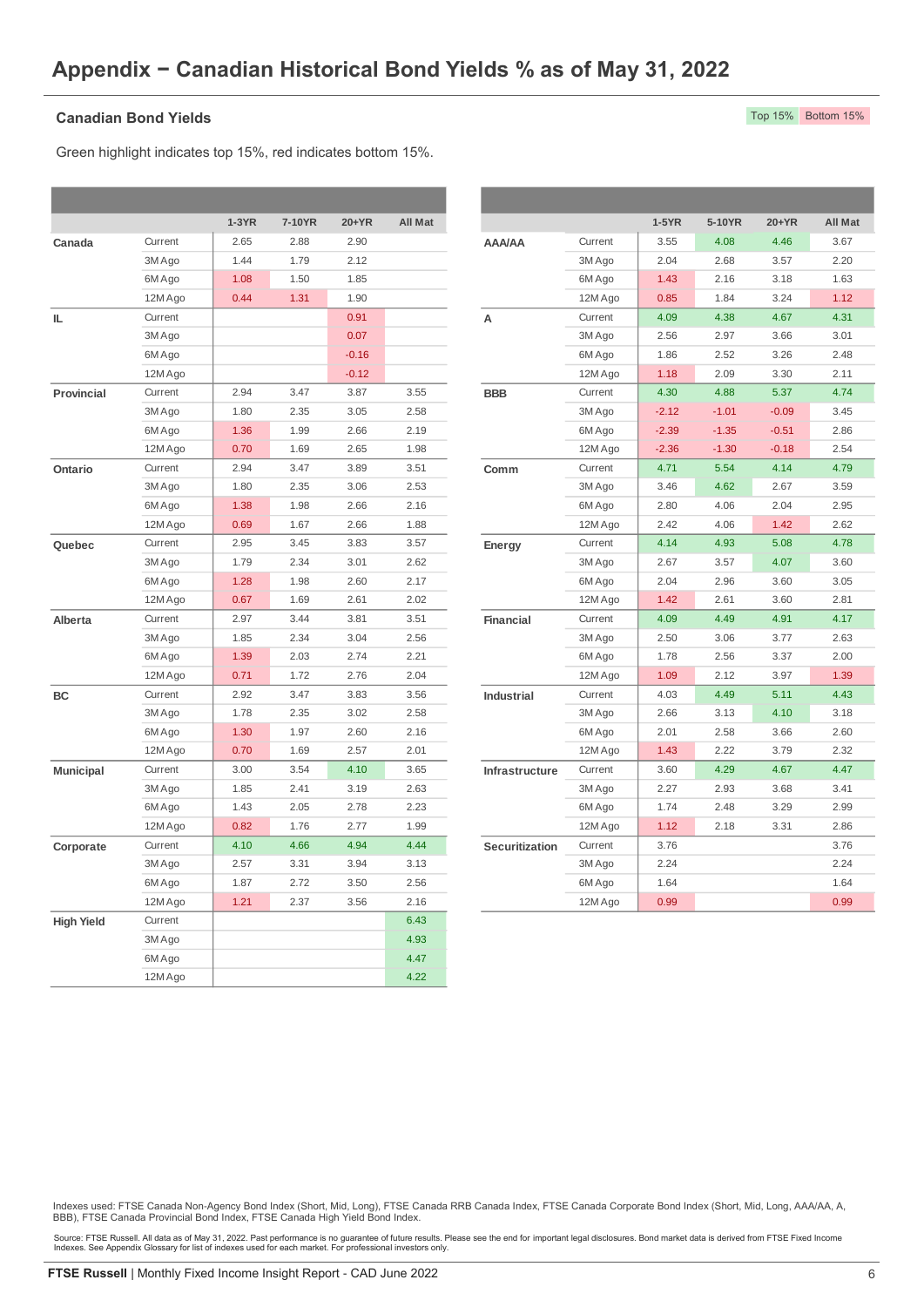# **Appendix − Glossary**

## **Bond markets are based on the following indexes**:

FTSE Canada Universe Bond Index for all Canadian government and corporate bond markets\*

FTSE Canada High Yield Bond Index for the Canadian high yield market

FTSE Canada RRB Canada Index for the Canadian inflation-linked bond market

FTSE World Government Bond Index (WGBI) for all global government bond markets

FTSE World Inflation-Linked Securities Index (WorldILSI) for all global inflation-linked bond markets

FTSE US Broad Investment-Grade Bond Index (USBIG®) for the US corporate bond market

FTSE US High-Yield Market Index for the US high yield bond market

FTSE Euro Broad Investment-Grade Bond Index (EuroBIG®) for the Euro-denominated corporate bond market

FTSE European High-Yield Market Index for the European high yield market

FTSE Chinese Government and Policy Bank Bond Index (CNGPBI) for the Chinese government bond market

FTSE Emerging Markets Inflation-Linked Securities Index (EMILSI) for the emerging markets inflation-linked bond market

FTSE Emerging Markets Broad Bond Index (EMUSDBBI) for the emerging markets corporate bond market

## **\* FTSE Canada Bond Indexes**

1-3YR = Short Term Bond Indexes 7-10YR = Mid Term Bond Indexes 20+ YR = Long Term Bond Indexes

# **List of Abbreviations used in charts:**

IL = Inflation linked bonds IG = Investment grade bonds HY = High yield bonds BPS = Basis points EM = Emerging market LC = Local currency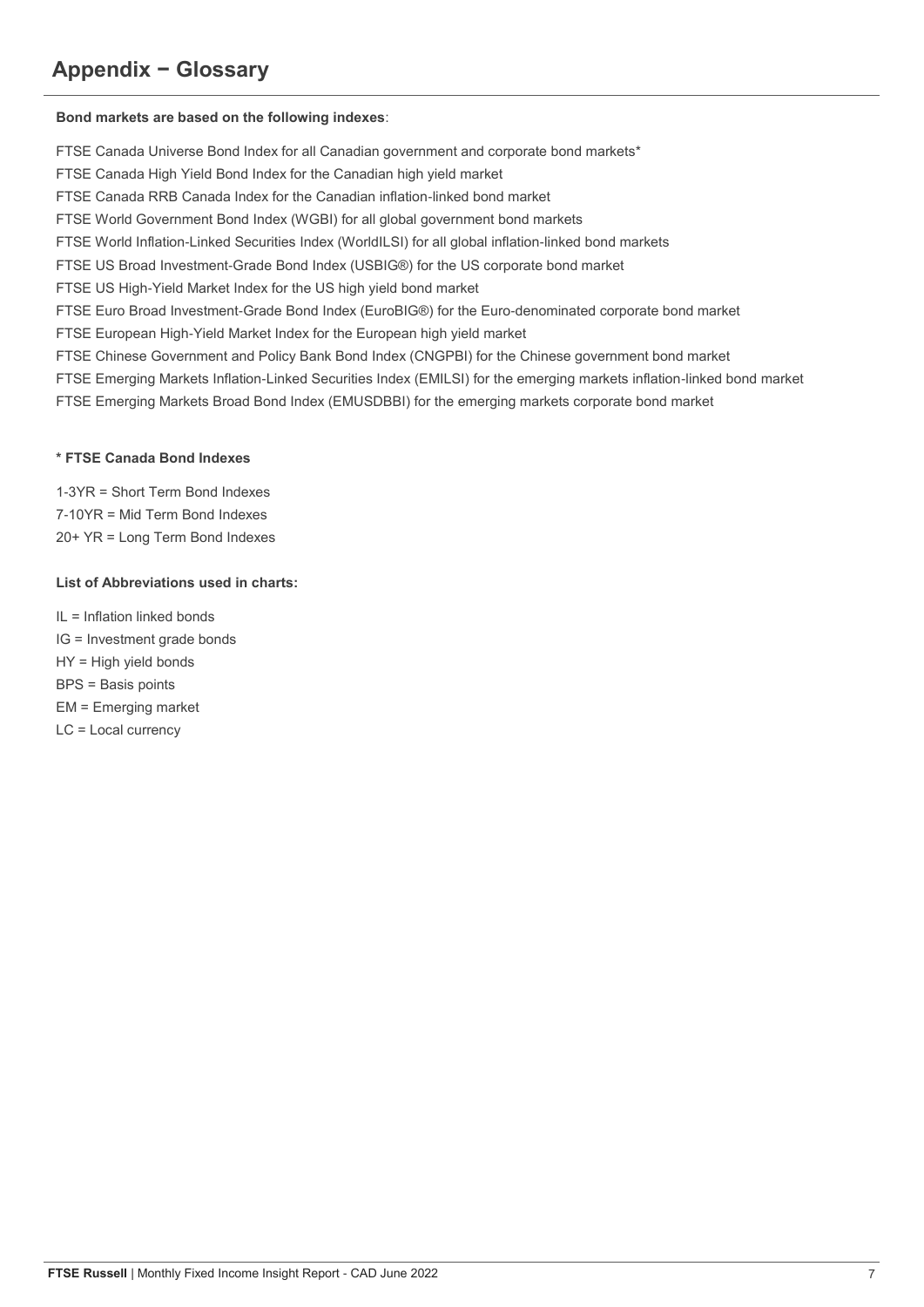

© 2022 London Stock Exchange Group plc and its applicable group undertakings (the "LSE Group"). The LSE Group includes (1) FTSE International Limited ("FTSE"), (2) Frank Russell Company ("Russell"), (3) FTSE Global Debt Capital Markets Inc. and FTSE Global Debt Capital Markets Limited (together, "FTSE Canada"), (4) FTSE Fixed Income Europe Limited ("FTSE FI Europe"), (5) FTSE Fixed Income LLC ("FTSE FI"), (6) The Yield Book Inc ("YB") and (7) Beyond Ratings S.A.S. ("BR"). All rights reserved.

FTSE Russell® is a trading name of FTSE, Russell, FTSE Canada, FTSE FI, FTSE FI Europe, YB and BR. "FTSE®", "Russell®", "FTSE Russell®", "FTSE4Good®", "ICB®", "The Yield Book®", "Beyond Ratings®" and all other trademarks and service marks used herein (whether registered or unregistered) are trademarks and/or service marks owned or licensed by the applicable member of the LSE Group or their respective licensors and are owned, or used under licence, by FTSE, Russell, FTSE Canada, FTSE FI, FTSE FI Europe, YB or BR. FTSE International Limited is authorised and regulated by the Financial Conduct Authority as a benchmark administrator.

All information is provided for information purposes only. All information and data contained in this publication is obtained by the LSE Group, from sources believed by it to be accurate and reliable. Because of the possibility of human and mechanical error as well as other factors, however, such information and data is provided "as is" without warranty of any kind. No member of the LSE Group nor their respective directors, officers, employees, partners or licensors make any claim, prediction, warranty or representation whatsoever, expressly or impliedly, either as to the accuracy, timeliness, completeness, merchantability of any information or of results to be obtained from the use of FTSE Russell products, including but not limited to indexes, data and analytics, or the fitness or suitability of the FTSE Russell products for any particular purpose to which they might be put. Any representation of historical data accessible through FTSE Russell products is provided for information purposes only and is not a reliable indicator of future performance.

No responsibility or liability can be accepted by any member of the LSE Group nor their respective directors, officers, employees, partners or licensors for (a) any loss or damage in whole or in part caused by, resulting from, or relating to any error (negligent or otherwise) or other circumstance involved in procuring, collecting, compiling, interpreting, analysing, editing, transcribing, transmitting, communicating or delivering any such information or data or from use of this document or links to this document or (b) any direct, indirect, special, consequential or incidental damages whatsoever, even if any member of the LSE Group is advised in advance of the possibility of such damages, resulting from the use of, or inability to use, such information.

No member of the LSE Group nor their respective directors, officers, employees, partners or licensors provide investment advice and nothing in this document should be taken as constituting financial or investment advice. No member of the LSE Group nor their respective directors, officers, employees, partners or licensors make any representation regarding the advisability of investing in any asset or whether such investment creates any legal or compliance risks for the investor. A decision to invest in any such asset should not be made in reliance on any information herein. Indexes cannot be invested in directly, Inclusion of an asset in an index is not a recommendation to buy, sell or hold that asset nor confirmation that any particular investor may lawfully buy, sell or hold the asset or an index containing the asset. The general information contained in this publication should not be acted upon without obtaining specific legal, tax, and investment advice from a licensed professional.

The information contained in this report should not be considered "research" as defined in recital 28 of the Commission Delegated Directive (EU) 2017/593 of 7 April 2016 supplementing Directive 2014/65/EU of the European Parliament and of the Council ("MiFID II") and is provided for no fee.

Past performance is no guarantee of future results. Charts and graphs are provided for illustrative purposes only. Index returns shown may not represent the results of the actual trading of investable assets. Certain returns shown may reflect back-tested performance. All performance presented prior to the index inception date is back-tested performance. Back-tested performance is not actual performance, but is hypothetical. The back-test calculations are based on the same methodology that was in effect when the index was officially launched. However, back-tested data may reflect the application of the index methodology with the benefit of hindsight, and the historic calculations of an index may change from month to month based on revisions to the underlying economic data used in the calculation of the index.

This document may contain forward-looking assessments. These are based upon a number of assumptions concerning future conditions that ultimately may prove to be inaccurate. Such forward-looking assessments are subject to risks and uncertainties and may be affected by various factors that may cause actual results to differ materially. No member of the LSE Group nor their licensors assume any duty to and do not undertake to update forward-looking assessments.

No part of this information may be reproduced, stored in a retrieval system or transmitted in any form or by any means, electronic, mechanical, photocopying, recording or otherwise, without prior written permission of the applicable member of the LSE Group. Use and distribution of the LSE Group data requires a licence from FTSE, Russell, FTSE Canada, FTSE FI, FTSE FI Europe, YB, BR and/or their respective licensors.

Refinitiv content is the intellectual property of Refinitiv. Any copying, republication or redistribution of Refinitiv content, including by caching, framing or similar means, is expressly prohibited without the prior written consent of Refinitiv. Refinitiv is not liable for any errors or delays in content, or for any actions taken in reliance on any content.